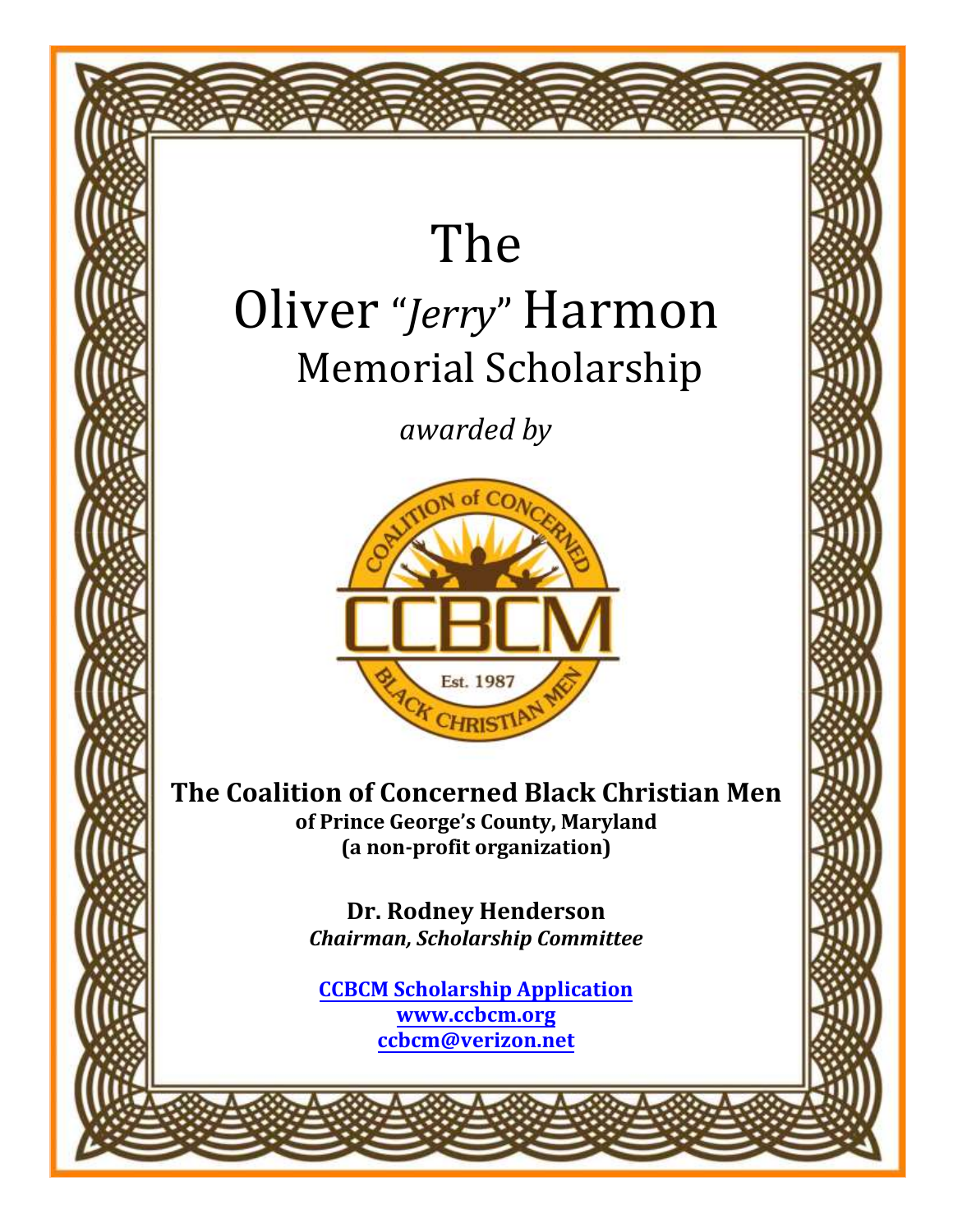## The Coalition of Concerned Black Christian Men of Prince George's County, Maryland

## OLIVER "Jerry" HARMON MEMORIAL SCHOLARSHIP AWARD

The Coalition Of Concerned Black Christian Men have established this Award to assist young men and women in pursuit of academic excellence in institutions of higher learning and to encourage their participation in community based activities with the desired goal of improving the conditions of that community. The award is to be used for tuition and /or other college expenses.

#### **OPERATIONAL PROCEDURES**

- 1. An announcement of the procedures and the application for applying for a CCBCM Scholarship Award will be provided by the CCBCM Scholarship Committee to all high schools located in Prince George's County, Maryland prior to April  $1<sup>st</sup>$  of each year.
- 2. The CCBCM Scholarship Award will be made in two payments one for the fall semester and the second payment contingent upon acknowledgment of GPA and confirmation that recipient will be attending school for the spring semester.
- 3. The Scholarship Award recipient(s) will be determined by the CCBCM Scholarship Committee and notified by email.

#### **CRITERIA**

- 1. The Scholarship will be awarded to a graduating senior from a high school in Prince George's County, Maryland or a returning college student who must be a resident of Prince George's County, Maryland.
- 2. Applicant must submit an Official School Transcript (College & High School Students) and an Official copy of SAT or ACT scores (High School Students).
- 3. Applicant must provide proof of acceptance for admission and confirmation from the University or College of their choice, or be currently enrolled in a University or College.
- 4. Applicant must submit two (2) letters of recommendation from a school official, instructor, or community leader.
- 5. Applicant must submit a completed application to the CCBCM Scholarship Chairman by the deadline indicated on back of the application.
- 6. Applicant must submit a 350-word essay (double-spaced) along with the Scholarship Application, indicating the reasons for applying for the CCBCM Scholarship Award; including what s/he envisions as responsibilities of a good student.
- 7. The Award may be used for undergraduate or vocational private career studies.

The Coalition of Concerned Black Christian Men, A NON-PROFIT ORGANIZATION, will not discriminate on the basis of race, color, creed, sex, religious opinion or belief, national origin, marital status, gender, age, physical or mental disability, and will provide equal opportunity in the provision of all its services, including Scholarship Awards.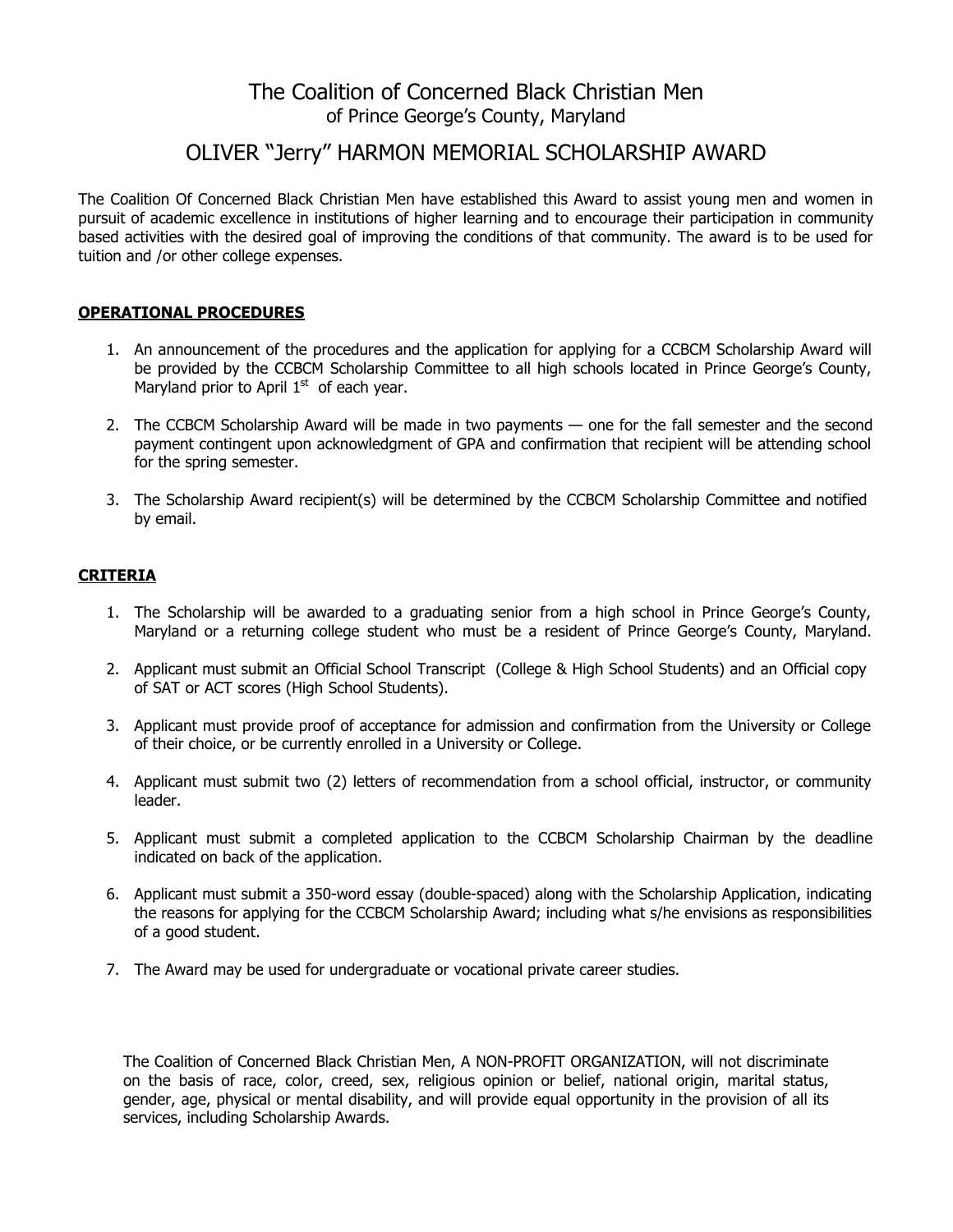### The Coalition of Concerned Black Christian Men of Prince George's County, Maryland OLIVER "JERRY" HARMON MEMORIAL SCHOLARSHIP AWARD

# **APPLICATION**

| <b>NAME</b>          |                   |         |                   |            |
|----------------------|-------------------|---------|-------------------|------------|
|                      | (LAST)            | (FIRST) | (MIDDLE)          |            |
| <b>ADDRESS</b>       |                   |         |                   |            |
|                      | (STREET/P.O. BOX) | (CITY)  | (STATE)           | (ZIP CODE) |
|                      |                   |         |                   |            |
| HOME PHONE #         |                   |         | <b>CELL PHONE</b> |            |
| <b>EMAIL ADDRESS</b> |                   |         |                   |            |
|                      |                   |         |                   |            |

A. LIST OF COMMUNITY AND CIVIC ACTIVITIES IN WHICH YOU HAVE PARTICIPATED:

| COLLEGE ATTENDING OR PLANNING TO ATTEND: |  |
|------------------------------------------|--|
| CITY/STATE GRADUATION DATE               |  |
| C. ACADEMIC OR OTHER HONORS/AWARDS:      |  |

D. EXTRA-CURRICULAR SCHOOL ACTIVITIES: